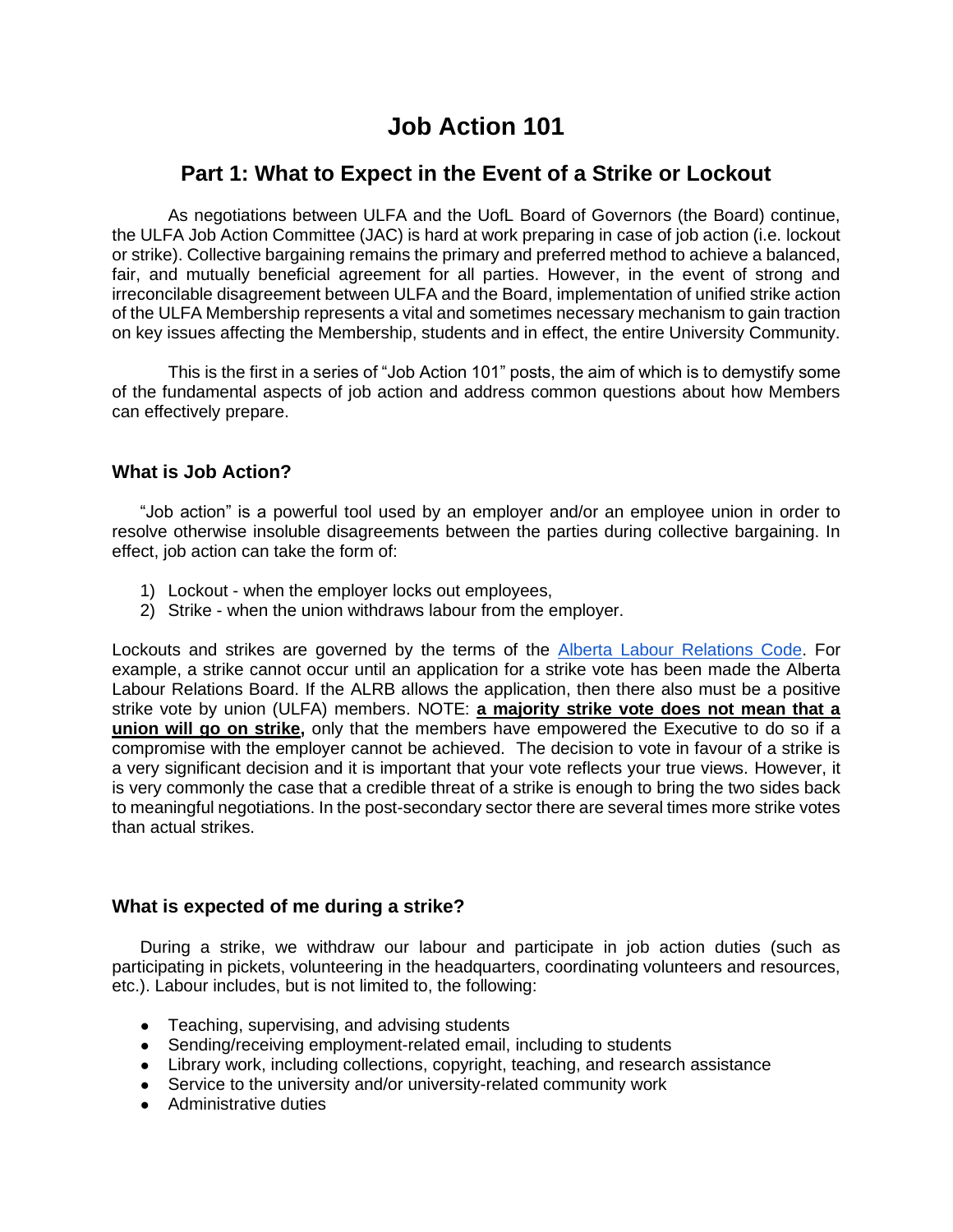There are alternative ways to engage in a strike, including "work-to-rule", refusing to work overtime, rotating short periods of labour withdrawal, etc. Depending on the circumstances, these options may be considered in advance of a full labour withdrawal.

All academic staff have the right to participate in job action (strike), unless you are required to remain at work by the terms of the **[Essential Services Agreement](../Desktop/ESA_2019_Signed.docx) (ESA)**. Upon the passing of a vote to strike, the ULFA Job Action Committee will organize with members to form picket and other information campaigns with individual duties assigned to members by the ULFA Job Action Committee to support the cause.

A strike only starts on the date and time and at the location set out in the Strike Notice given by ULFA to the Employer. It is unlawful for members to begin strike activity in advance.

#### **What is our current situation regarding negotiations and a possible strike vote?**

The progression towards a possible strike is outlined in the following table, which is based on CAUT's job action preparedness model. Under this framework we are currently between Levels 3 and 4 as our current agreement is now past due, and there remain a number of key issues that are still under negotiation. The possibility of a strike vote is still low but the ULFA Executive will continue to provide updates to the Membership regarding negotiation progression.

| Level 1<br>Preparing<br>for<br>Bargaining        | There is a current agreement<br>$\bullet$<br>in force<br>Next round of negotiations has<br>$\bullet$<br>not begun                                                                                             | Members should communicate<br>issues to the Bargaining<br><b>Resource Committee</b><br>BRCchair@ulfa.ca                        |
|--------------------------------------------------|---------------------------------------------------------------------------------------------------------------------------------------------------------------------------------------------------------------|--------------------------------------------------------------------------------------------------------------------------------|
| <b>Level 2</b><br>Exchanging<br><b>Interest</b>  | <b>ULFA &amp; the BoG have</b><br>exchanged letters of interest to<br>engage in bargaining                                                                                                                    | Members should be aware of<br>the current Bargaining Mandate<br>Review other bargaining & job<br>$\bullet$<br>action resources |
| <b>Level 3</b><br><b>Negotiating</b>             | A new agreement is being<br>$\bullet$<br>actively negotiated between<br>the two parties                                                                                                                       | Members should direct any<br>$\bullet$<br>unanswered questions/concerns<br>to the ULFA Executive Officer<br>eo@ulfa.ca         |
| <b>Level 4</b><br>Approaching<br><b>Deadline</b> | A new agreement has not<br>$\bullet$<br>been reached<br>The current agreement is<br>$\bullet$<br>expiring<br>No end date to negotiations in<br>sight<br>Likelihood of job action is still<br>$\bullet$<br>low | Members should ensure they<br>$\bullet$<br>attend any opportunities to learn<br>about the state of negotiations                |
| <b>Level 5</b>                                   | <b>Negotiations fail</b>                                                                                                                                                                                      | Be informed of legal<br>framework for bargaining &                                                                             |